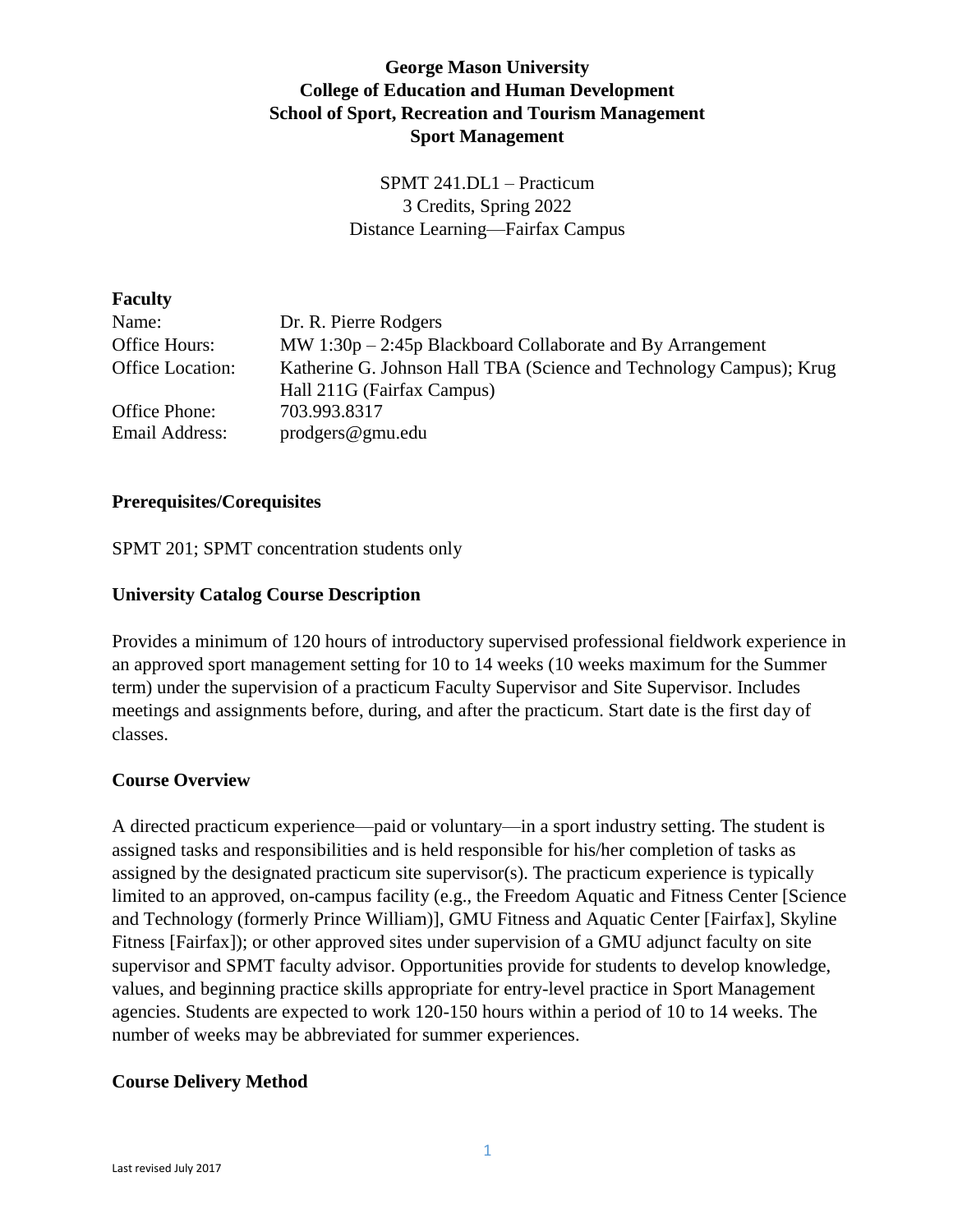This course will be delivered online (76% or more) using an asynchronous format via Blackboard Learning Management system (LMS) housed in the MyMason portal. You will log in to the Blackboard (Bb) course site using your Mason email name (everything before @gmu.edu) and email password. The course site will be available on Monday, January 24, 2022.

**Under no circumstances, may candidates/students participate in online class sessions (either by phone or Internet) while operating motor vehicles. Further, as expected in a face-to-face class meeting, such online participation requires undivided attention to course content and communication.**

# *Technical Requirements*

To participate in this course, students will need to satisfy the following technical requirements:

• High-speed Internet access with standard up-to-date browsers. To get a list of Blackboard's supported browsers see: [https://help.blackboard.com/Learn/Student/Getting\\_Started/Browser\\_Support#supported-](https://help.blackboard.com/Learn/Student/Getting_Started/Browser_Support#supported-browsers)

[browsers](https://help.blackboard.com/Learn/Student/Getting_Started/Browser_Support#supported-browsers)

To get a list of supported operation systems on different devices see: [https://help.blackboard.com/Learn/Student/Getting\\_Started/Browser\\_Support#tested](https://help.blackboard.com/Learn/Student/Getting_Started/Browser_Support#tested-devices-and-operating-systems)[devices-and-operating-systems](https://help.blackboard.com/Learn/Student/Getting_Started/Browser_Support#tested-devices-and-operating-systems)

- Students must maintain consistent and reliable access to their GMU email and Blackboard, as these are the official methods of communication for this course.
- Students will need a headset microphone for use with the Blackboard Collaborate web conferencing tool.
- Students may be asked to create logins and passwords on supplemental websites and/or to download trial software to their computer or tablet as part of course requirements.
	- o The following software plug-ins for PCs and Macs, respectively, are available for free download:
	- o Adobe Acrobat Reader: <https://get.adobe.com/reader/>
	- o Windows Media Player: <https://support.microsoft.com/en-us/help/14209/get-windows-media-player>
	- o Apple Quick Time Player: [www.apple.com/quicktime/download/](http://www.apple.com/quicktime/download/)

# *Expectations*

- Course Week: Because asynchronous courses do not have a "fixed" meeting day, our week will start on Monday, 12:00 a.m., and finish on Sunday, 11:59 p.m.
- Log-in Frequency:

Students must actively check the course Blackboard site and their GMU email for communications from the instructor, class discussions, and/or access to course materials at least 2 times per week.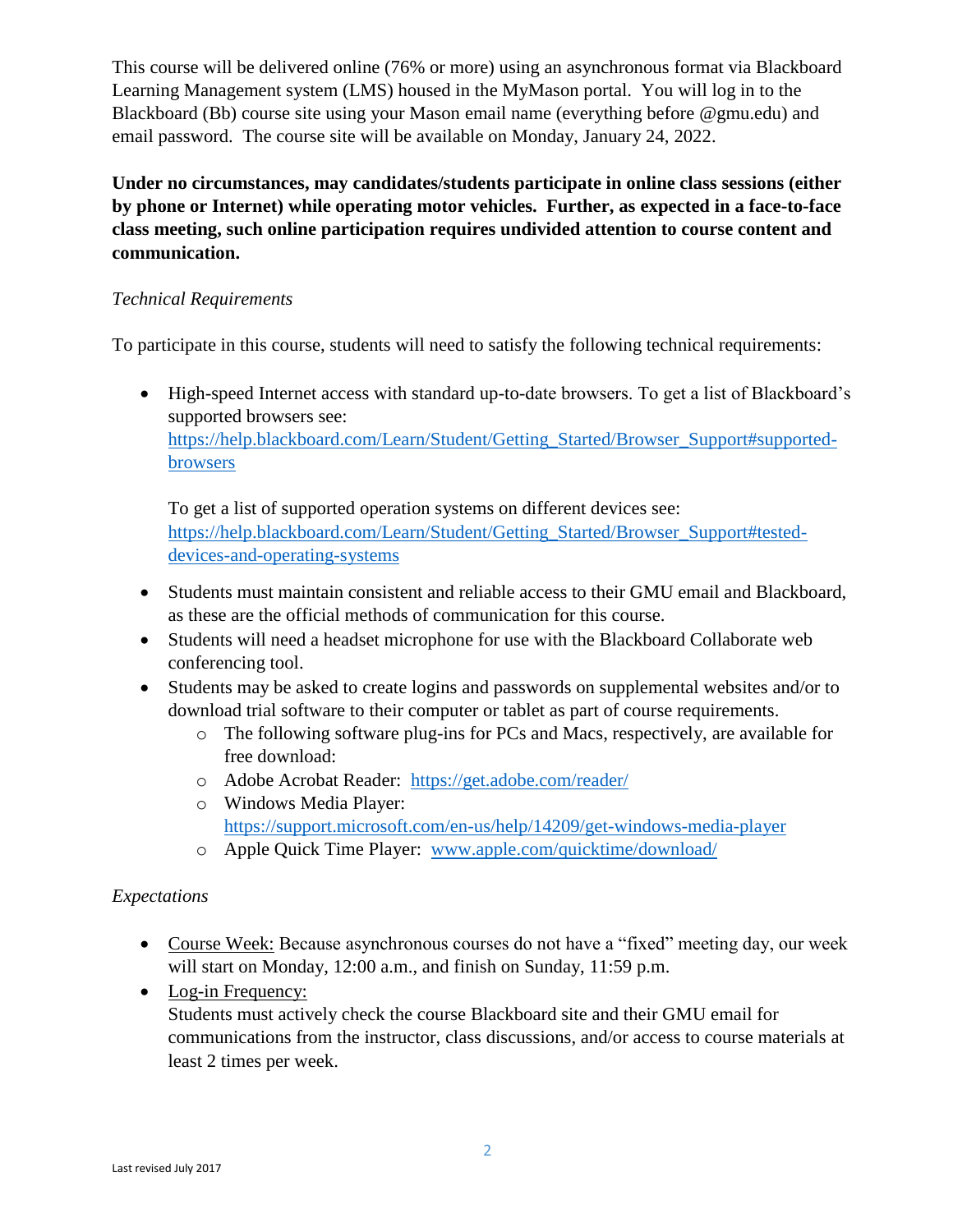• Participation:

Students are expected to actively engage in all course activities throughout the semester, which includes viewing all course materials, completing course activities and assignments, and participating in course discussions and group interactions.

• Technical Competence:

Students are expected to demonstrate competence in the use of all course technology. Students who are struggling with technical components of the course are expected to seek assistance from the instructor and/or College or University technical services.

• Technical Issues:

Students should anticipate some technical difficulties during the semester and should, therefore, budget their time accordingly. Late work will not be accepted based on individual technical issues.

• Workload:

Please be aware that this course is **not** self-paced. Students are expected to meet *specific deadlines* and *due dates* listed in the **Class Schedule** section of this syllabus. It is the student's responsibility to keep track of the weekly course schedule of topics, readings, activities and assignments due.

• Instructor Support:

Students may schedule a one-on-one meeting to discuss course requirements, content or other course-related issues. Those unable to come to a Mason campus can meet with the instructor via telephone or web conference. Students should email the instructor to schedule a one-on-one session, including their preferred meeting method and suggested dates/times.

• Netiquette:

The course environment is a collaborative space. Experience shows that even an innocent remark typed in the online environment can be misconstrued. Students must always re-read their responses carefully before posting them, so as others do not consider them as personal offenses. *Be positive in your approach with others and diplomatic in selecting your words*. Remember that you are not competing with classmates, but sharing information and learning from others. All faculty are similarly expected to be respectful in all communications.

• Accommodations:

Online learners who require effective accommodations to insure accessibility must be registered with George Mason University Disability Services.

## **Learner Outcomes or Objectives**

This course is designed to enable students to do the following:

- 1. Describe and analyze the managerial and operational structure of their practicum site;
- 2. Demonstrate skills and competencies in routine business administration (e.g., accounting and record keeping, planning, public relations, assessments, staff relation);
- 3. Evaluate their personal strengths and weaknesses in light of demands and expectations of employment in the various positions in the field; and
- 4. Set career objectives in the sport management industry.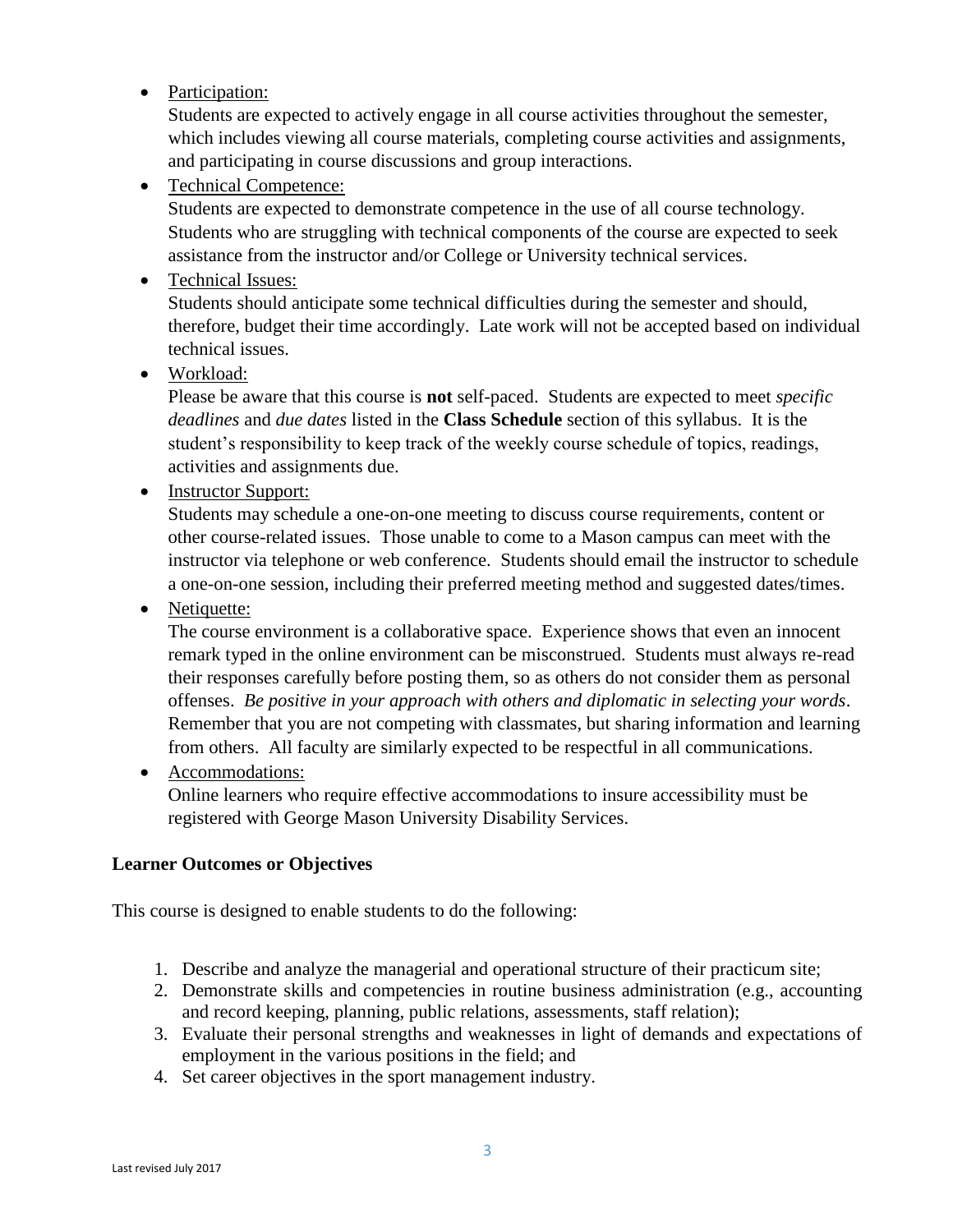## **Professional Standards** [Commission of Sport Management Accreditation (COSMA)]

Upon completion of this course, students will have met Commission on Sport Management Accreditation (COSMA)

Principle 3: Curriculum, Common Professional Components (CPC) E. Integrative Experiences & Career Planning

Principle 7.3: Business and Industry Linkages/Internship

According to COSMA (2016, p. 50):

Excellence in sport management education requires the academic sport management unit to have current and meaningful linkages to sport management practitioners and organizations. Specifically, an internship or similar experience enables students to work for a sports organization or in a sport-related office to gain useful, relevant experience for a career in sport. The kind of experiential learning that integrates knowledge and theory with the practical application and skill development is essential to a student's educational experience. Students benefit from the applied experiences and connections made in the professional setting while employers have the opportunity to guide and evaluate the students.

For more information, please see:

Commission of Sport Management Accreditation. (2016, May). *Accreditation principles manual & guidelines for self-study preparation*. Retrieved November 30, 2016 from <http://www.cosmaweb.org/accreditation-manuals.html>

## **Required Texts**

None

#### **Course Performance Evaluation**

Students are expected to submit all assignments on time in the manner outlined by the instructor (e.g., Blackboard, VIA, hard copy).

• **Assignments and/or Examinations**

Under the direction of an on-site supervisor, 120-150 hours of field experience which satisfies the course objectives of the practicum and meets the needs of the facility. In the SPMT 241 Practicum, the focus is on providing each student with hands-on practical experience in sport industry programming and facility/human resource management.

For SPMT majors and minors, the SPMT 241 practicum is generally limited to one of three possible GMU affiliated sites: the Freedom Center with Jennifer Lehman (jlehman2@gmu.edu) as on-site supervisor; the Recreation and Athletic Center (RAC) with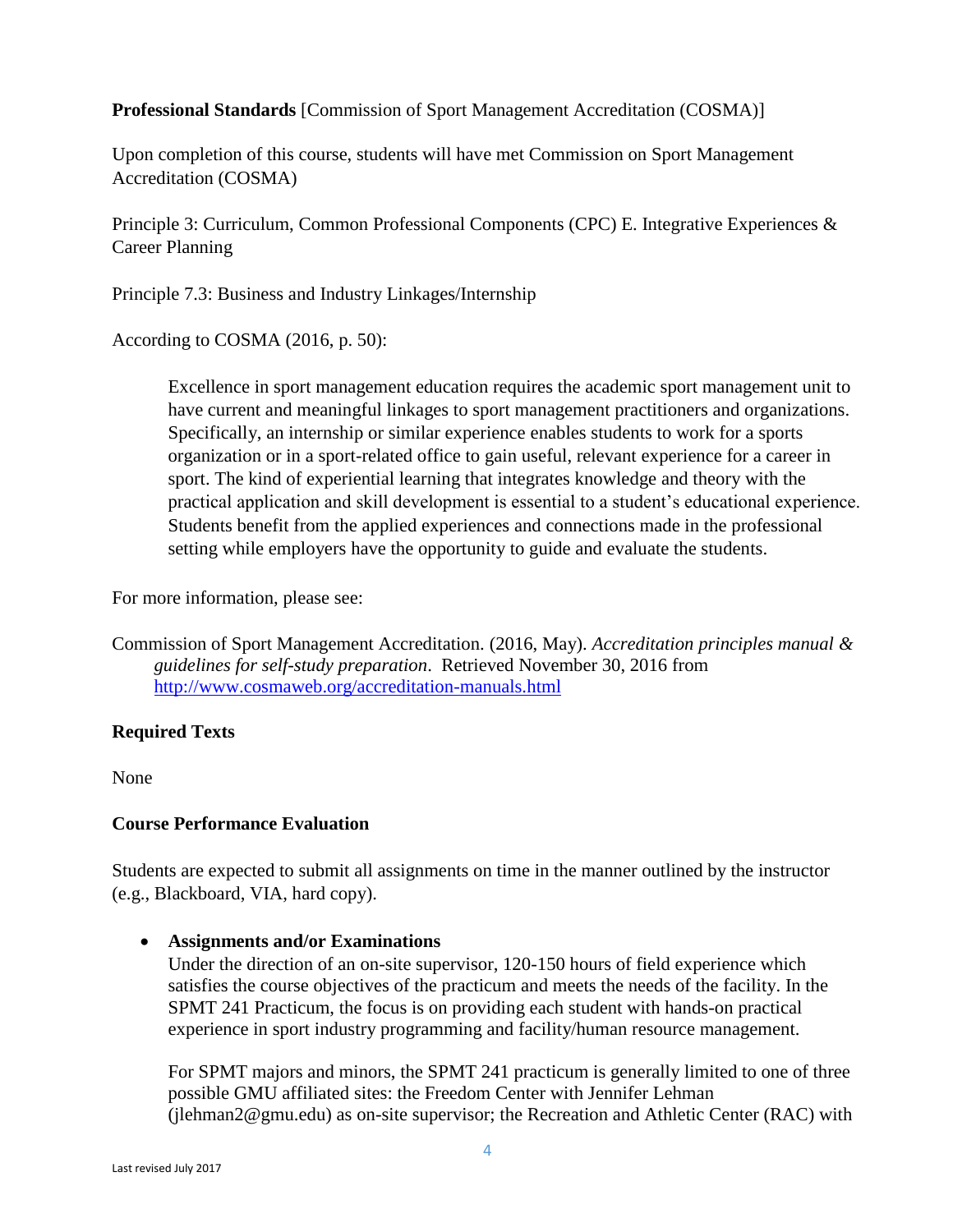Devin Reid (dreid6@gmu.edu), Operations Manager and on-site supervisor; and the Aquatics and Fitness Center and Skyline Fitness, respectively, with Lee Ann Houston (lhouston@gmu.edu) as on-site supervisor. Alternate on-campus Practicum opportunities may be available through the Intramural/Recreational Sports Program housed at the Fairfax campus; contact Mr. Paul Bazzano (pbazzano@gmu.edu), Coordinator, Intramural and Recreational Sports, for more information. On some occasions, the Patriot Club, the fundraising arm of the George Mason University athletic department, has openings for qualified students to work with external relations; contact Ms. LeeAnn Bushar (lbushar@gmu.edu) for details and availability. Finally, specialized Practicum placements within the Athletic Department (e.g., marketing, public relations) are sometimes a possibility. For more details, contact Dr. Robert Baker (rbaker2@gmu.edu), Sport, Recreation, and Tourism Management School Director; or Prof. Craig Esherick (cesheric@gmu.edu), Sport Management Academic Program Coordinator for SRTM.

Depending on the student's background and interests, as well as the needs of a particular facility, the on-site supervisor will work with the student to produce an individualized practicum, which can include a variety of work-related experiences.

Successful completion of the practicum work experience will be indicated by the following:

- 1. work 120-150 clock hours within a period of 10-14 weeks; and
- 2. complete a log/journal/ePortfolio of the practicum experience.\*

#### \* PRACTICUM LOG OF EXPERIENCE

The log/journal should be organized in the following manner:

- 1. Brief Introduction
	- A. Site of practicum
	- B. Job responsibilities
	- C. Site Supervisor
	- D. Weekly Schedule of the experience

(Days and hours worked will be reflected in the Weekly Report templates found in Blackboard.)

#### *Your supervisor must sign either weekly or monthly for your hours to be accepted by the instructor for this course.*

2. Chronicle of Experience

A. Weekly summarization of the work experiences (typewritten) B. Any special materials, handouts, or samples should be included or placed in an appendix.

3. Summary

A. Summarize your *expected* duties and responsibilities at your work site. B. Summarize your *actual* total experience, exposures and participation.

4. Intern's Evaluation of the Site A. Briefly evaluate the site and the site supervisor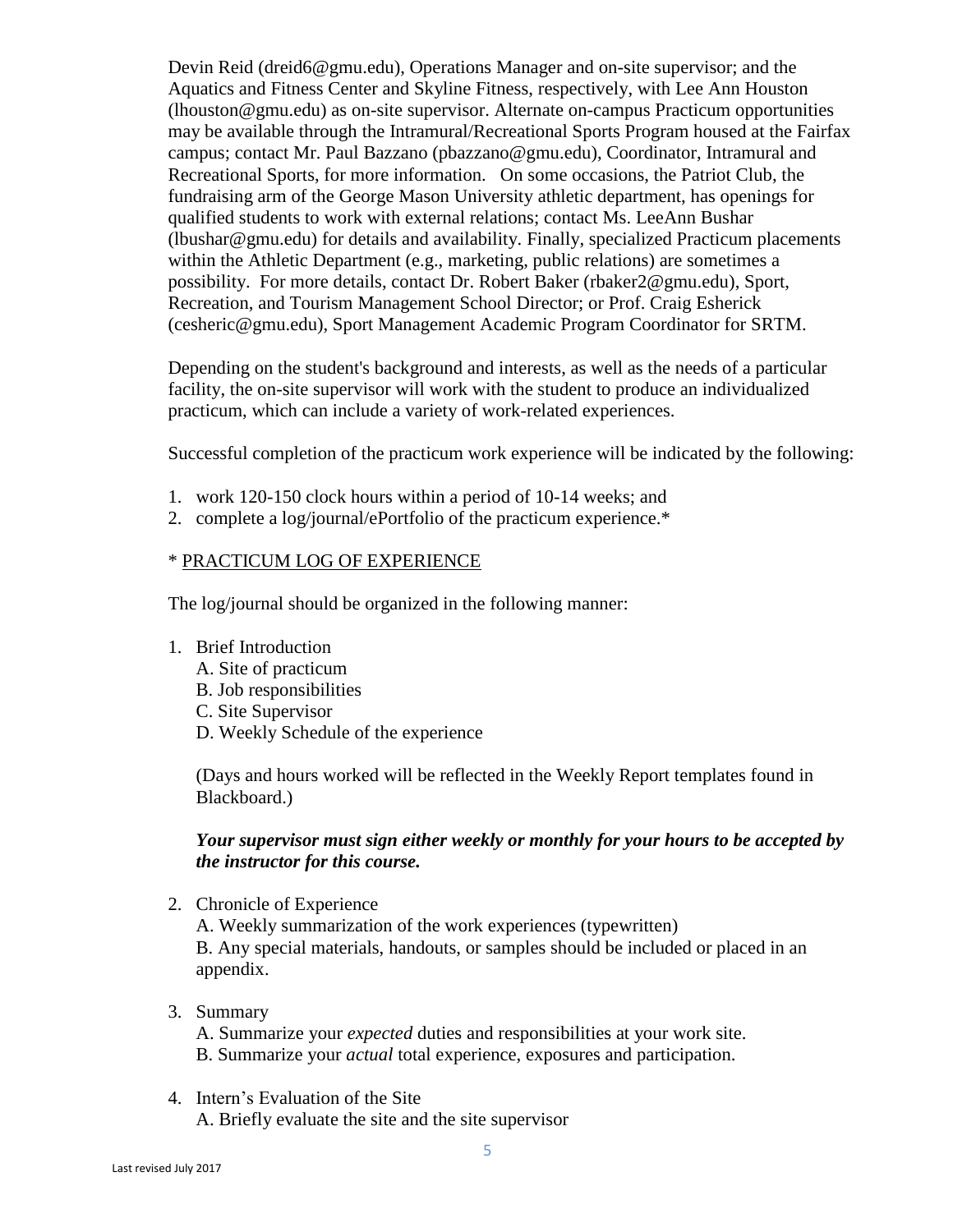B. Should the Sport Management concentration seek to place another student with this agency?

C. What recommendations do you have for the improvement of the practicum phase of the program?

D. Should we strive to prepare our students in a special manner for this agency?

E. Was the practicum a worthwhile expenditure of the time required? If the answer is No, Why?

Upon completion of the practicum period, students will turn in an ePortfolio comprised of their experiences based on the requirements found in the ePortfolio template in Blackboard; cumulative weekly reports; an organizational chart; a site supervisor's evaluation form; and the student's site evaluation. Your final report is essentially the ePortfolio documenting your practicum experience. This is a requirement for the final grade for the course. You are strongly encouraged to keep a backup copy of what you submit as you may wish to hold on to it as tangible evidence of your practicum experience for future employers and/or internship interviews.

## • **Other Requirements**

Site supervisor's and student's evaluation forms ae provided at the end of the syllabus.

Each student enrolled in SPMT 241 must complete the following duties and responsibilities as requirements to earn a letter grade for the practicum experience. Students must share these guidelines with their practicum site supervisor and work throughout the practicum experience with the site supervisor to meet the guidelines. These guidelines are REQUIRED to be included in the student's journal/portfolio.

## DUTIES AND RESPONSIBILITIES

- 1. Develop an organizational chart of the organization or university in terms of the supervisor/athletic director; line and staff relationship. *INCLUDE YOURSELF IN THE CHART TO SHOW YOUR RELATIONSHIP TO THE ORGANIZATION.*
- 2. Participate in structured orientation sessions with supervisor.
- 3. Participate in post-activity discussions with the supervisor.
- 4. Attend staff meetings, when appropriate.
- 5. Identification of the responsibilities and the duties of the supervisor in terms of:

| A well planned and balanced          | Facilities, equipment and supplies |  |
|--------------------------------------|------------------------------------|--|
| program                              |                                    |  |
| Purchase and care of equipment       | Care and treatment of injuries     |  |
| Securing game officials              | Provisions for press releases      |  |
| Contracts                            | Travel                             |  |
| Game programs                        | Maintenance and improvement of     |  |
|                                      | facilities                         |  |
| A continuous evaluation of the total | Control and regulation of athletic |  |
| program                              | policies                           |  |
| Preparation of budgets               | Eligibility                        |  |
| Concessions                          | Counseling services                |  |
| Insurance programs                   | <b>Clerical workers</b>            |  |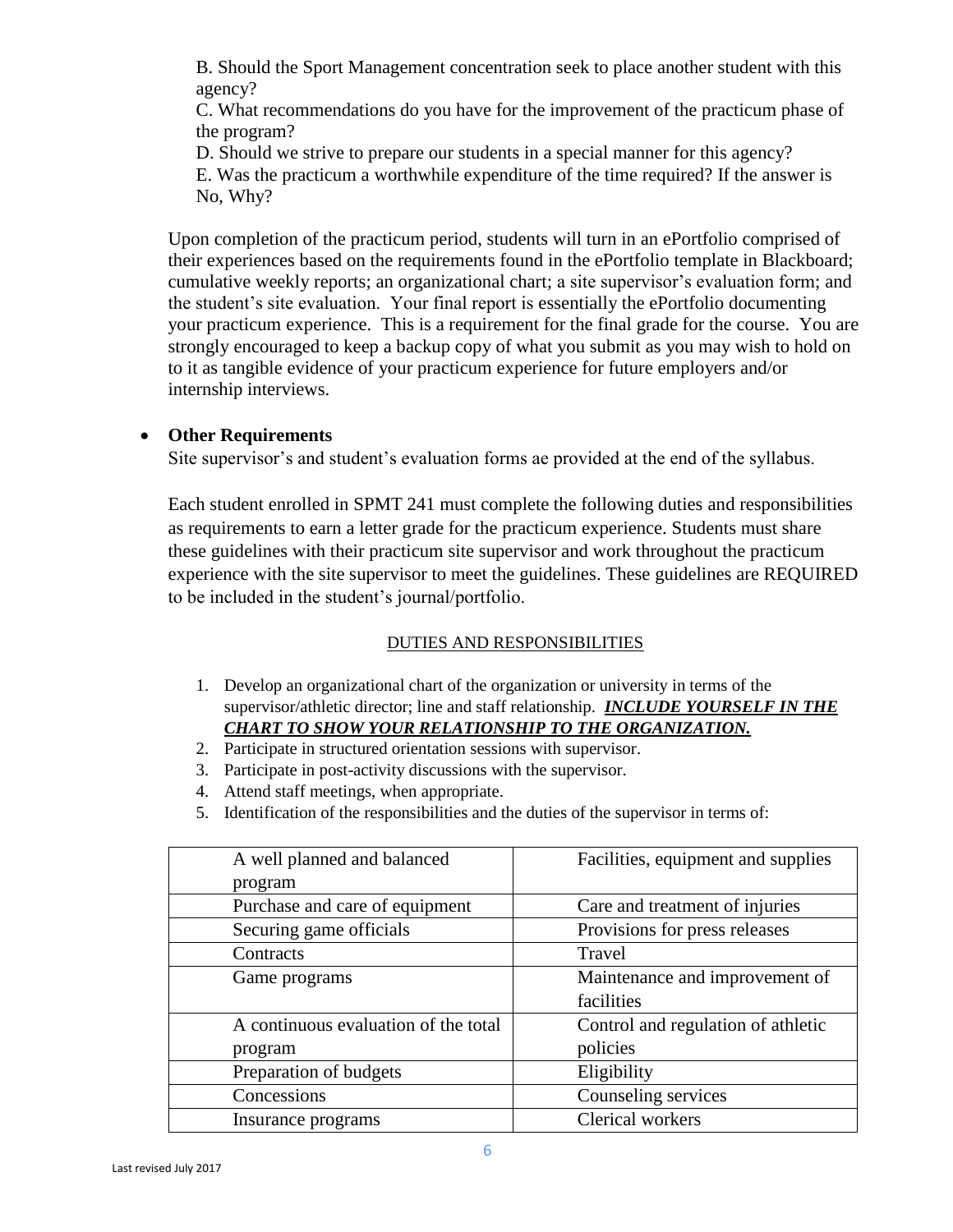| Recruitment policies | Scheduling        |  |
|----------------------|-------------------|--|
| Ticket sales         | Spectator control |  |

## • **Grading**

Grades will be assigned on the basis of a Practicum log (40%); discussion boards/participation (7 ranging from 2-3 points 20%); organization chart (10%); the site supervisor's evaluation (20%); and your own evaluation of the site (10%).

Final grades will be recorded with "plus/minus" letter grade annotations. You can use the table on the next page to do your own grade calculation. Grading will occur using a 100 point scale. (Note: No credit towards graduation accrues from a failing grade or from a grade that is replaced by a retaken course. For more information, please consult the current edition of the university catalog.)

|                                                  | Points |
|--------------------------------------------------|--------|
| Practicum Portfolio                              | .42    |
| Discussion<br>Boards/Participation 6@3<br>points | .18    |
| <b>Organizational Chart</b>                      | .10    |
| Site Supervisor's Evaluation                     | .20    |
| <b>Student Evaluation of Site</b>                | .10    |
| <b>TOTAL</b>                                     | 100    |

#### **Grading Scale**

| $A = 93 - 100\%$ | $B_{+} = 87 - 89\%$ | $C_{+}$ = 77 - 79% | $D = 60 - 69\%$ |
|------------------|---------------------|--------------------|-----------------|
| $A - 90 - 92\%$  | $B = 83 - 86\%$     | $C = 73 - 76\%$    | $F =$ Below 60% |
|                  | $B - = 80 - %$      | $C_{-}$ = 70 - 72% |                 |

#### **Professional Dispositions**

See<https://cehd.gmu.edu/students/polices-procedures/>

#### **Class Schedule**

| Date     |    | Assignment                       | <b>Assignment DUE</b>          |  |
|----------|----|----------------------------------|--------------------------------|--|
| January  | 24 | <b>Begin Practicum duties</b>    | Begin weekly chronicle of      |  |
|          |    |                                  | experience; begin hours log    |  |
| February |    | <b>Continue Practicum duties</b> | Continue weekly chronicle of   |  |
|          |    |                                  | experience; continue hours log |  |
| March    |    | <b>Continue Practicum duties</b> | Continue weekly chronicle of   |  |
|          |    |                                  | experience; continue hours log |  |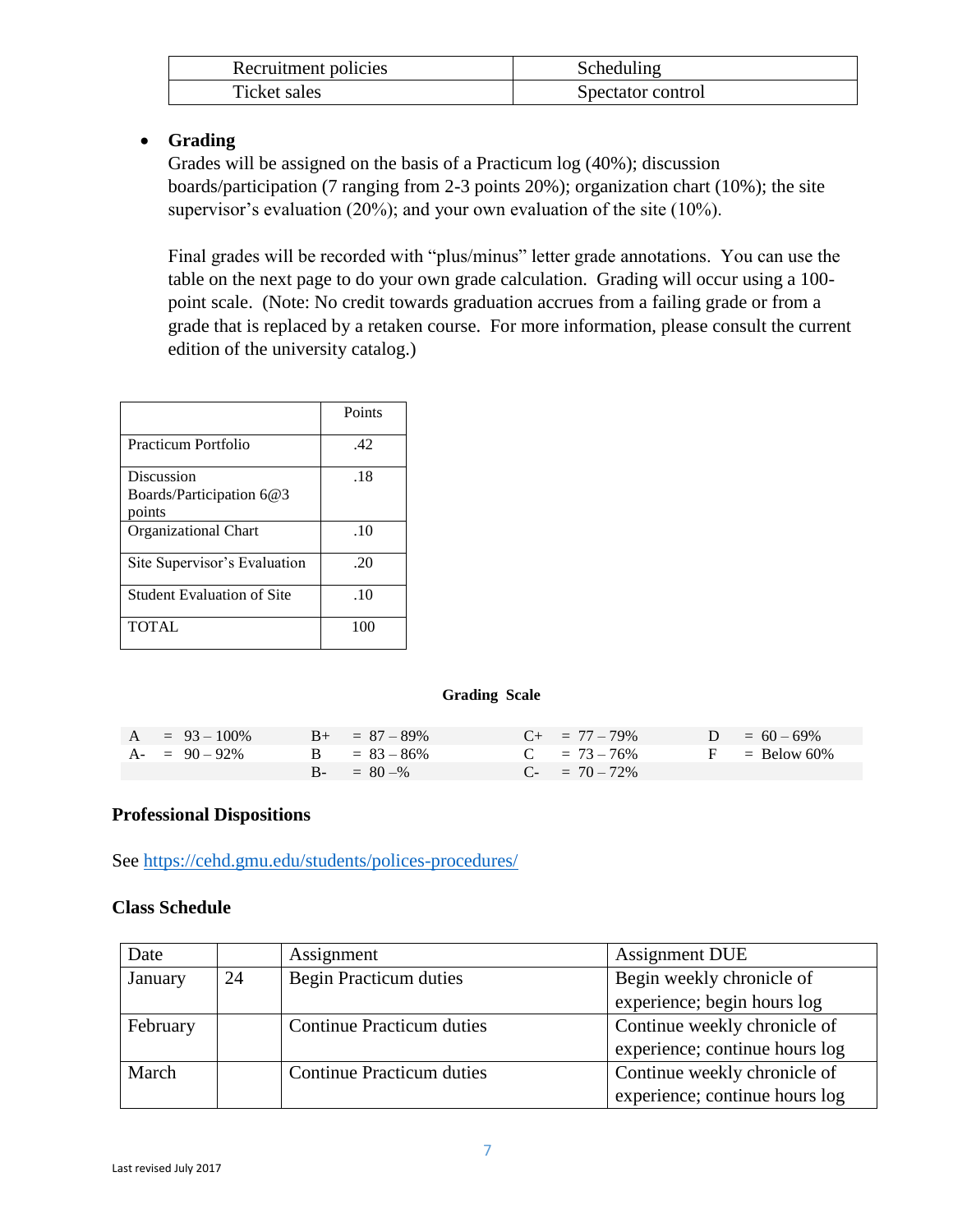| Date  |                                  | Assignment                       | <b>Assignment DUE</b>           |
|-------|----------------------------------|----------------------------------|---------------------------------|
| April | <b>Continue Practicum duties</b> |                                  | Continue weekly chronicle of    |
|       |                                  |                                  | experience; continue hours log  |
| May   | $11 - 18$                        | <b>Complete Practicum duties</b> | Complete weekly chronicle of    |
|       |                                  |                                  | experience; complete hours log; |
|       |                                  |                                  | compile and submit term         |
|       |                                  |                                  | portfolio                       |

Note: Faculty reserves the right to alter the schedule as necessary, with notification to students.

## **Core Values Commitment**

The College of Education and Human Development is committed to collaboration, ethical leadership, innovation, research-based practice, and social justice. Students are expected to adhere to these principles: [http://cehd.gmu.edu/values/.](http://cehd.gmu.edu/values/)

## **GMU Policies and Resources for Students**

## *Policies*

- Students must adhere to the guidelines of the Mason Honor Code (see <https://catalog.gmu.edu/policies/honor-code-system/> ).
- Students must follow the university policy for Responsible Use of Computing (see [https://universitypolicy.gmu.edu/policies/responsible-use-of-computing/\)](https://universitypolicy.gmu.edu/policies/responsible-use-of-computing/).
- Students are responsible for the content of university communications sent to their Mason email account and are required to activate their account and check it regularly. All communication from the university, college, school, and program will be sent to students **solely** through their Mason email account.
- Students with disabilities who seek accommodations in a course must be registered with George Mason University Disability Services. Approved accommodations will begin at the time the written letter from Disability Services is received by the instructor (see [https://ds.gmu.edu/\)](https://ds.gmu.edu/).
- Students must silence all sound emitting devices during class unless otherwise authorized by the instructor.

#### *Campus Resources*

• Support for submission of assignments to VIA should be directed to  $viahelp@gmu.edu$  or [https://cehd.gmu.edu/aero/assessments.](https://cehd.gmu.edu/aero/assessments) Questions or concerns regarding use of Blackboard should be directed to [https://its.gmu.edu/knowledge-base/blackboard-instructional](https://its.gmu.edu/knowledge-base/blackboard-instructional-technology-support-for-students/)[technology-support-for-students/.](https://its.gmu.edu/knowledge-base/blackboard-instructional-technology-support-for-students/)